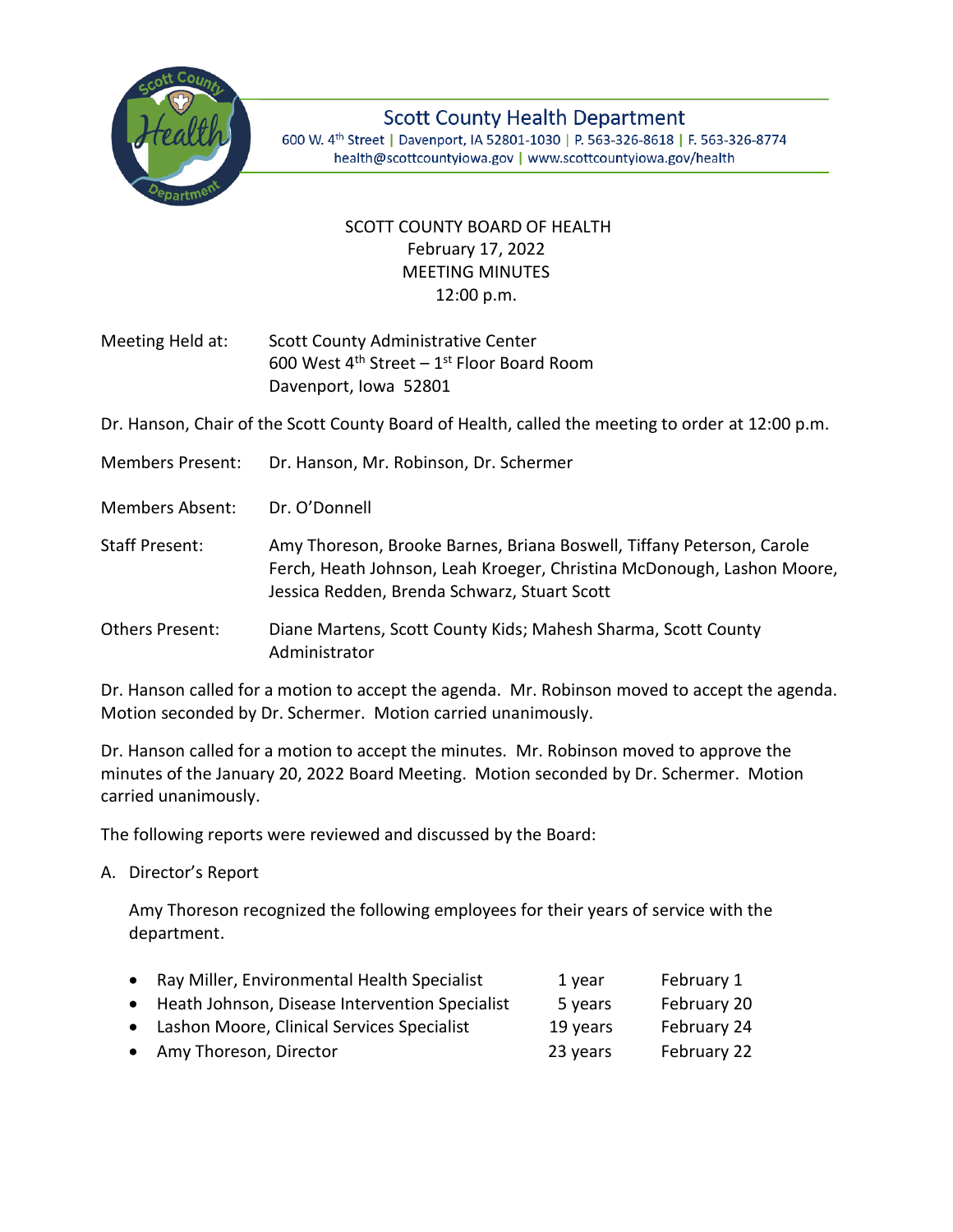Mrs. Thoreson announced Briana Boswell has been selected as the Family Health Manager for the department. Mrs. Boswell started her new role on February 14<sup>th</sup>.

Mrs. Thoreson shared Andy Swartz has been selected as the Environmental Health Manager. Mr. Swartz will be joining the department on February 21st.

Mrs. Thoreson reported Brooke Barnes; Tiffany Peterson; David Farmer, Scott County Budget Director and herself will be interviewing for the Fiscal Services Manager position on February 21<sup>st</sup> and February 22<sup>nd</sup>.

Mrs. Thoreson explained after filling the management positions, the next phase will be to recruit for the vacant Community Health Consultant positions.

Mrs. Thoreson reported the Quad City Health Initiative had a meeting with representatives from Community Health Care, Inc., Genesis Medical Center, Rock Island County Health Department, Scott County Health Department and UnityPoint Health to review data that had been compiled by Genesis Medical Center regarding health disparities. Mrs. Thoreson explained she was able to provide a community health perspective to the team. The group decided to establish a collaborative effort regarding a low birthweight metric.

Mrs. Thoreson shared staff met with Senator Chris Cournoyer to learn more about her interests related to mental and maternal health issues. Staff were able to provide information about the department and the role the department plays in the community.

The department will be hosting two representatives from Representative Miller-Meeks office on February 24<sup>th</sup>. Staff will be giving the representatives an overview of the department and a tour.

Mrs. Thoreson explained Scott County has been providing \$5,000 each to the Bennett and Wheatland Ambulance Services to support their EMS response in northern and northwest Scott County. In the past, there has been no written agreement, and each service is required to provide quarterly financial statements. Staff met with David Farmer to discuss the process, to assure there was a proper paper trail, and to simplify the requirements for the EMS services for the limited support provided. The decision has been made to move to an invoice model where each service will invoice Scott County for their annual support. Both services were agreeable to the new process which will begin next fiscal year.

The immunization audits in the child care centers have been completed and reported to the Iowa Department of Public Health (IDPH). There were approximately 400 more children enrolled this year compared to last year with less children up-to-date on their immunizations and more children on a provisional certificate. Religious exemptions have increased to 3.23% compared to 2.71% last year. This increase represents approximately 40 children.

Mrs. Thoreson recognized the hard work of the clinical services team for a successful Clinical Laboratory Improvement Amendments (CLIA) audit with no deficiencies. The objective of the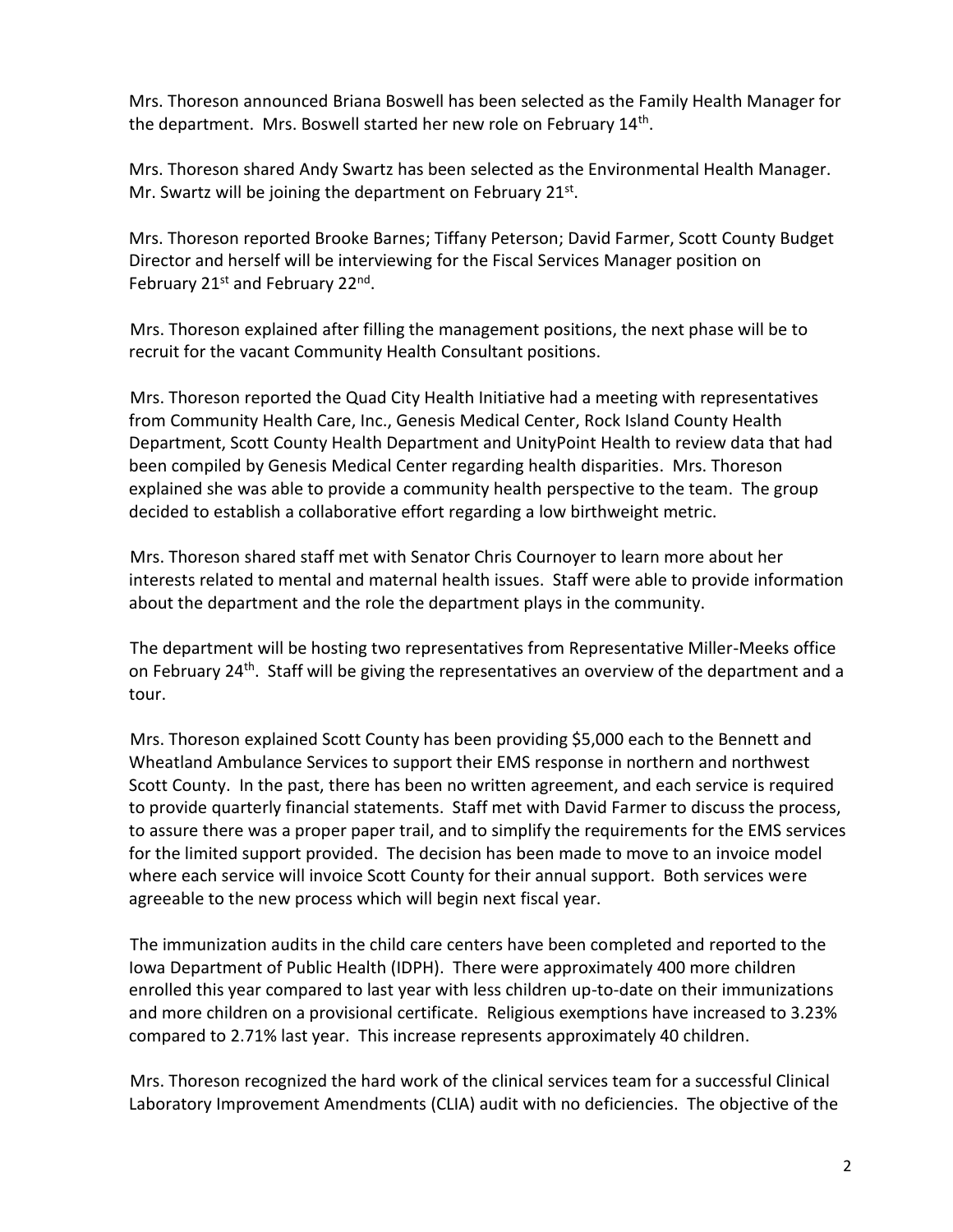CLIA program is to ensure quality laboratory reporting. The department is required to have a CLIA license due to the analysis performed as part of the Sexual Health Clinic.

Mrs. Thoreson explained with Dr. Squire resigning and holding the secretary position, it has left the secretarial position vacant. Mrs. Thoreson shared she has reviewed Iowa Code and spoken with the IDPH regional consultant as well as Scott County Administration. There is no requirement regarding Board of Health (BOH) officers other than having a chairman. The position of vice-chairman is not required, but is best practice. As the department has worked to recruit for BOH appointments, the need to formalize materials surrounding the BOH roles has been identified; part of that discussion could involve determining officer positions. Mrs. Thoreson proposed for the current calendar year, the board have a chair and vice-chair and not fill the secretary position. The board agreed this was the best approach.

Mrs. Thoreson shared Carole Ferch, I-Smile™ Silver Coordinator and Leah Kroeger, I-Smile™ Coordinator have identified several active, practicing dentists that may be good public health advocates to fill the open BOH position. Administration will be meeting with the candidates and hope to fill the vacancy soon.

Mrs. Thoreson updated the board on the status of the two alerts that were shared with members through an Iowa Public Health Association (IPHA) Legislative Alert. Mrs. Thoreson explained Senate File 2030 would allow Iowans to submit proof of immunity in lieu of proof of COVID-19 vaccination. As of this meeting, the subcommittee has returned the bill to the committee without recommendations. Mrs. Thoreson shared House Study Bill 647, medical privacy and freedom act, passed out of the committee according to party lines. This bill was designed to protect Iowans from not receiving care if they were not vaccinated for COVID-19 as facilities had to implement crisis standards of care, but the bill has much broader reaching implications. Mrs. Thoreson reported she emailed two local legislators educating them on the way medical data and medical records are used by the department.

Mrs. Thoreson shared Senate Bill 3126 allowing the sale of raw milk and raw milk products from dairy farms direct to consumers has passed committee. Staff continue to watch House File 2408 which is an act relating to the delivery of restaurant food pursuant to third-party food delivery and House File 2431 which is related to home-based businesses and their potential preparation and sale of food.

Mrs. Thoreson provided the board with an informational document, How a Bill Becomes a Law and 2022 Iowa Legislative Session Timetable. Mrs. Thoreson will continue to share IPHA legislative alerts as she receives them and encouraged the board to contact their own local legislatures and senators to provide any insight on the topic they may have. Mrs. Thoreson reminded the board, as a government entity, they have to focus on education rather than lobbying. Moving forward Mrs. Thoreson explained administration would like to have discussions with the BOH ahead of the legislative session so the board has prepared position statements prepared on priority topics.

Mrs. Thoreson reported the state's Public Health Disaster Emergency Proclamation expired at 11:59 p.m. on February 15<sup>th</sup>. As of this meeting, IDPH reported a total of 44,420 positive tests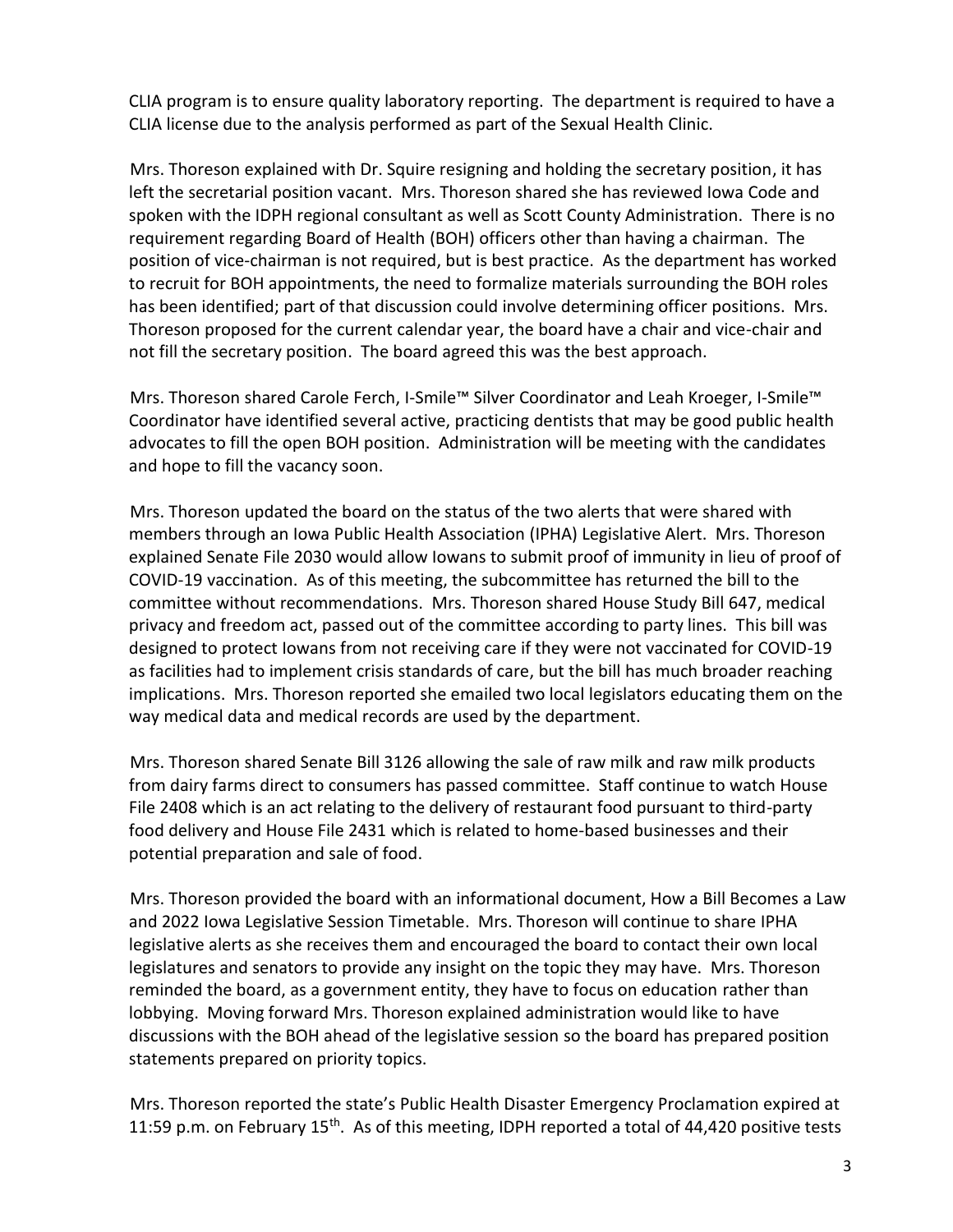in Scott County; January 2022 was the highest month since the pandemic began. Scott County has seen falls in both hospitalizations and case numbers.

The department continues to offer Johnson & Johnson and Pfizer-BioNTech COVID-19 vaccine through a weekday walk-in clinic. The department continues to distribute test kits.

The Food and Drug Administration announced it will not decide to issue an emergency use authorization for COVID-19 vaccine for children six months to four years of age until additional information on the number of doses required for effective protection is finalized by the manufacturer.

Mrs. Thoreson shared they have met weekly with the schools since the beginning of the school year. Staff is going to transition to providing a weekly written update, but will hold the meeting time with the schools in case they need to pull the group together quickly.

- B. Dr. Hanson moved to the Public Health Activity Report for the month of January 2022.
- C. Dr. Hanson moved to the Budget Report for the month of January 2022.

Following discussion, Mr. Robinson moved to approve the claims. Motion seconded by Dr. Schermer. Motion carried unanimously.

D. Dr. Hanson moved to the Scott County Kids Report.

Diane Martens, Scott County Kids reported Nicole Mann, Scott County Kids/Decategorization is working with St. Ambrose University to obtain continuing education units for nurses and social workers who complete the Tall Cop Says Stop educational event they are hosting on April 12<sup>th</sup>.

Diane Martens shared there are two pieces of legislation early childhood providers are following. The first piece of legislation would allow individuals as young as sixteen years of age to provide child care without adult supervision in centers. The other piece of legislation would increase child to staff ratios in licensed child care centers and homes.

E. Dr. Hanson moved to the Title V, Local Public Health Services, and Tobacco Use Prevention Program Report.

Mrs. Peterson reported a memorandum of understanding (MOU) with Obstetrics and Gynecology Associates, PC (The Group) was fully signed at the end of January. Starting in March, the Maternal, Child, and Adolescent Health (MCAH) nurse will provide Maternal Health direct services to clients on Wednesdays at The Group.

Mrs. Peterson and staff completed Service Note Reviews as a quality assurance activity for MCAH informing, care coordination, and presumptive eligibility services. In addition to the staff peer review, IDPH also reviews the services that each provide. The outcome shared that all records passed, however improvement to dental care coordination documentation narratives is being made to make them more robust.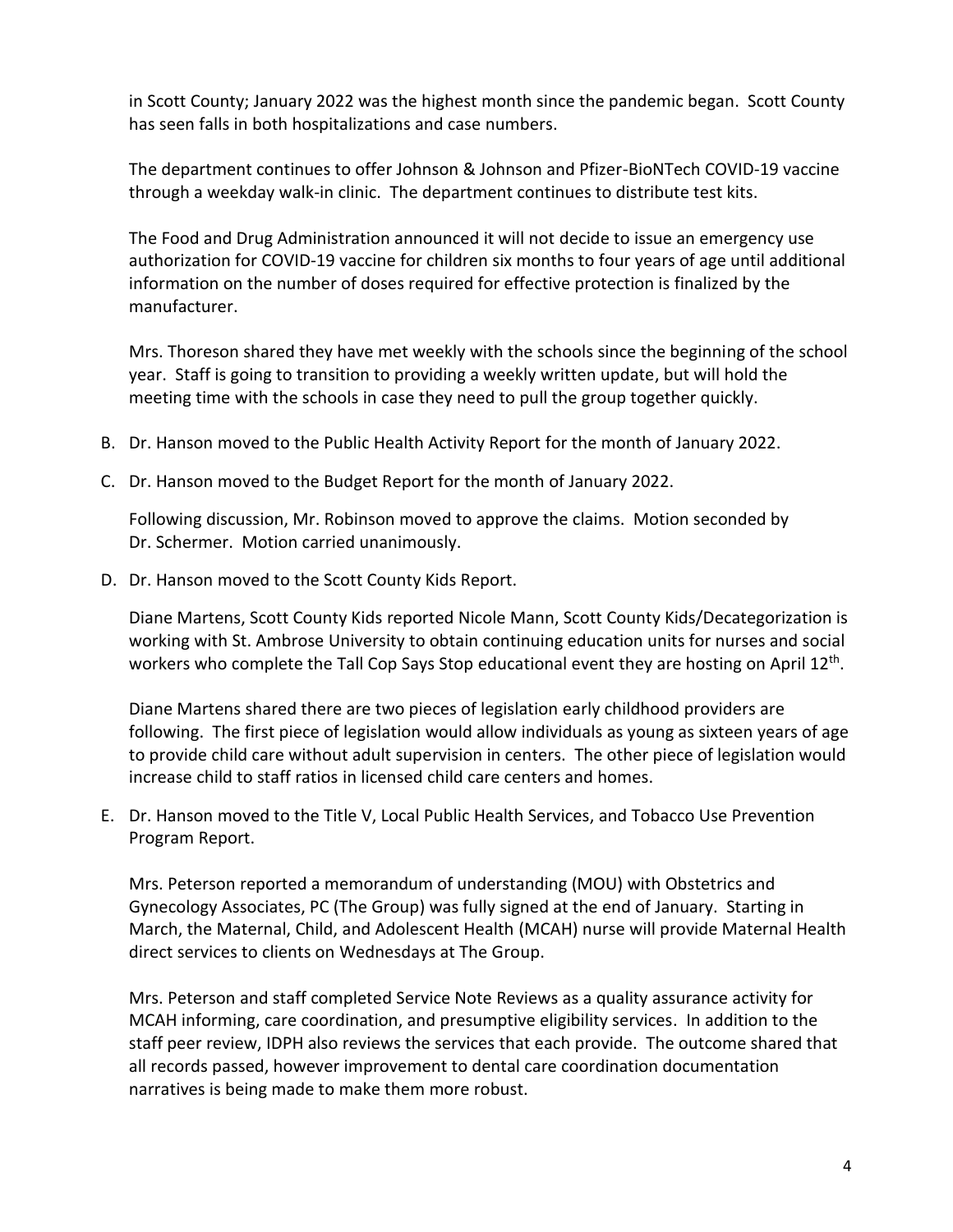Mrs. Peterson reported a MCAH site visit was completed virtually with IDPH with no concerns identified. Data provided by IDPH for our agency shows ninety-four percent of Maternal Health clients had a medical home upon completing the program and 2,256 Child and Adolescent Health clients received services in the past twelve months.

Mrs. Peterson shared Anna Copp, Community Health Consultant and staff from the Center for Alcohol & Drug Services, Inc. provided tobacco and nicotine prevention education (with a special focus on e-cigarette use) to North Scott Junior High School.

F. Dr. Hanson moved to the Board of Health Orientation – Healthy Child Care Iowa Program

Jessica Redden, Scott County Health Department Child Care Nurse Consultant (CCNC) explained the CCNC position is a registered nurse trained by Healthy Child Care Iowa. The CCNC provides guidance and technical assistance to child care providers, preschools, families and communities regarding the health and safety of children.

Mrs. Redden shared through the Scott County Kids Early Childhood Iowa funding, she is able to purchase influenza and TDAP vaccine to offer to the providers at no cost.

Mrs. Redden reported as of July 2021, Scott County had eighty-two licensed centers, one hundred and seventy-eight registered child development homes, twelve nonregistered homes, and seven preschools that are operated under the Iowa Department of Education.

Dr. Hanson thanked Mrs. Redden for her work. Dr. Hanson shared it has become apparent over the last few years how important child care providers are to our community as a whole and in particular to our working community. Dr. Hanson added she values the Healthy Child Care Iowa Program tremendously.

Dr. Hanson called for a motion to accept the reports. Mr. Robinson moved to approve the reports. Motion seconded by Dr. Schermer. Motion carried unanimously.

Dr. Hanson moved to Public Comment.

There were no comments.

Dr. Hanson moved to Unfinished Business.

A. FY'22 Scott County Health Department Budget Amendment

Mrs. Thoreson noted there are no updates to the FY'22 budget amendment that was presented at the December meeting. The Board of Supervisors will act on the amendment approval at the end of March.

B. FY'23 Scott County Health Department Budget

Mrs. Thoreson shared there are no updates to the FY'23 Health Department budget. The Board of Supervisors will act on the approval at the end of March.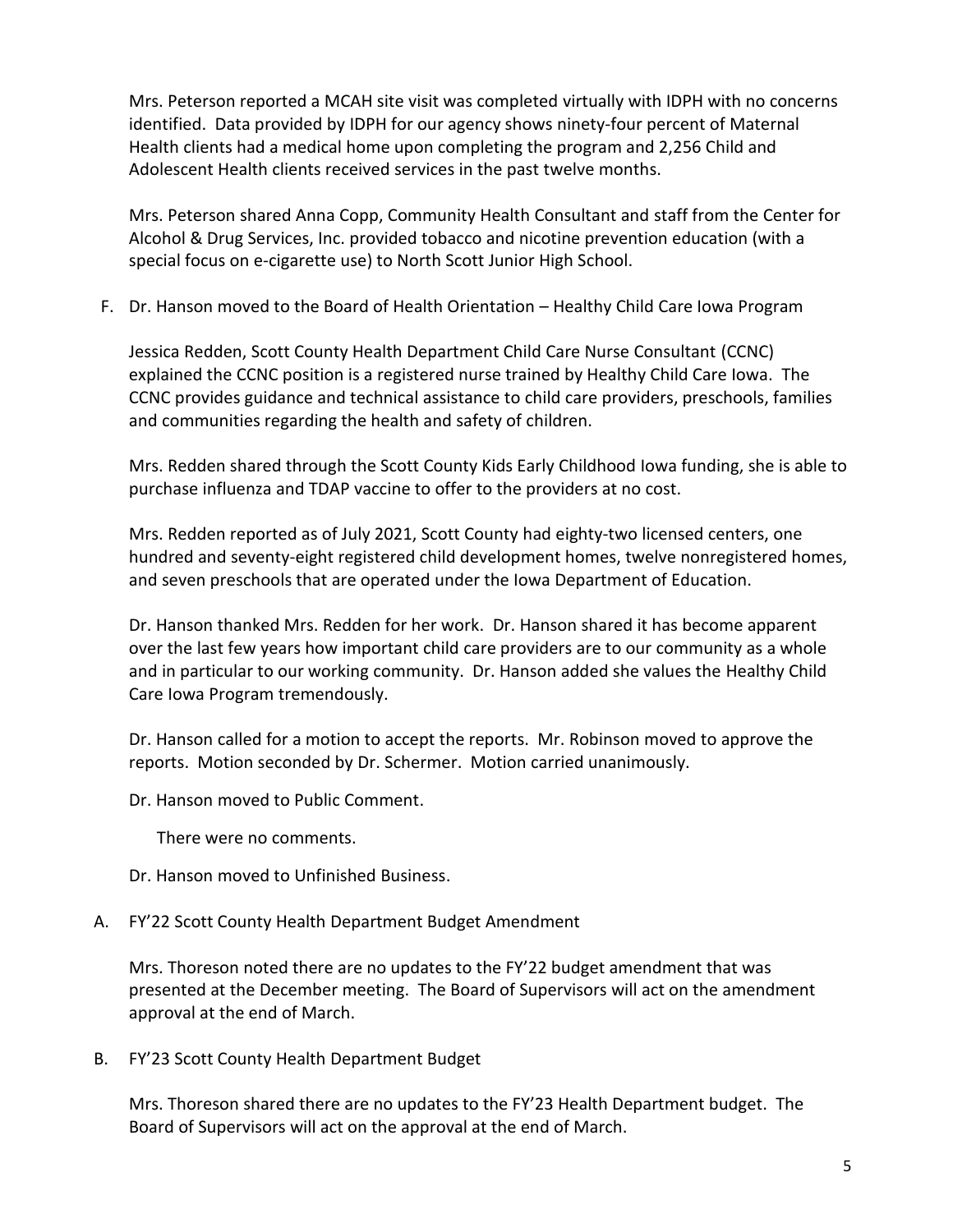C. Positon Statement on Community Water Fluoridation

Mrs. Thoreson explained the draft on an updated BOH Position Statement on Community Water Fluoridation will be on hold until the open BOH vacancy has been filled.

Dr. Hanson moved to New Business.

Mrs. Barnes provided an overview of the Fiscal Year 2022 - 2<sup>nd</sup> Quarter Performance Measures/Budgeting for Outcomes (BFO's). Mrs. Barnes reported:

- The completed health appraisals on inmates upon entering the jail in the first 14 days has been a challenge due to quarantining/outbreak response and the need to not move inmates around. The jail has also had staffing issues which creates a challenge escorting the inmates to and from the medical unit.
- Staff recognize there is a lot of work to do to increase public trust in vaccines and getting individuals back into their appointments to increase the number of two year olds seen in the clinic that are up-to-date on their vaccinations.
- The number of practicing dentists in Scott County and number of practicing dentists in Scott County accepting Medicaid children as clients continues to decline. There have been a number of retirements and the reimbursement rates for Medicaid is low. Staff that met with Senator Chris Cournoyer were able to share the oral health performance measures that are tracked regarding oral health providers and those accepting Medicaid. Senator Cournoyer expressed interest in learning more about the issues and accepted an invitation to attend a Scott County Oral Health Network meeting.
- The number of exercises/drills held has not been able to be addressed with the COVID-19 response. Staff recently met with the Region 5 Public Health Preparedness Coordinator to brainstorm ways to bring the exercises/drills back.

Dr. Hanson inquired on the volume of recyclable material collected. Mrs. Barnes responded the number represents recyclables collected are down 35% from last year. The numbers reported are provided by the Scott County Waste Commission. Mrs. Thoreson added that last year as citizens were at home due to COVID-19 restrictions, the public took the opportunity to clean homes and garages which lead to a sharp increase in recyclables.

Dr. Schermer asked if staff have identified why dental Medicaid reimbursement rates are low. Mrs. Ferch responded that it is due to dollars allocated legislatively.

Mrs. Ferch shared as the baby boomers retire from their dental practice, they were a group that often accepted Medicaid clients. As the younger dentists come out of school with a large debt load, are in the processes of purchasing a practice and have young families, it becomes financially difficult for them to accept clients with a low reimbursement rate. Mrs. Ferch shared the current Iowa Dental Association President is very passionate about dental providers accepting Medicaid patients. The Association has had conversations with legislators to educate them on the situation. Mrs. Ferch added the Department of Human Services (DHS) has recognized the problem and is having conversations on how to help solve the problem.